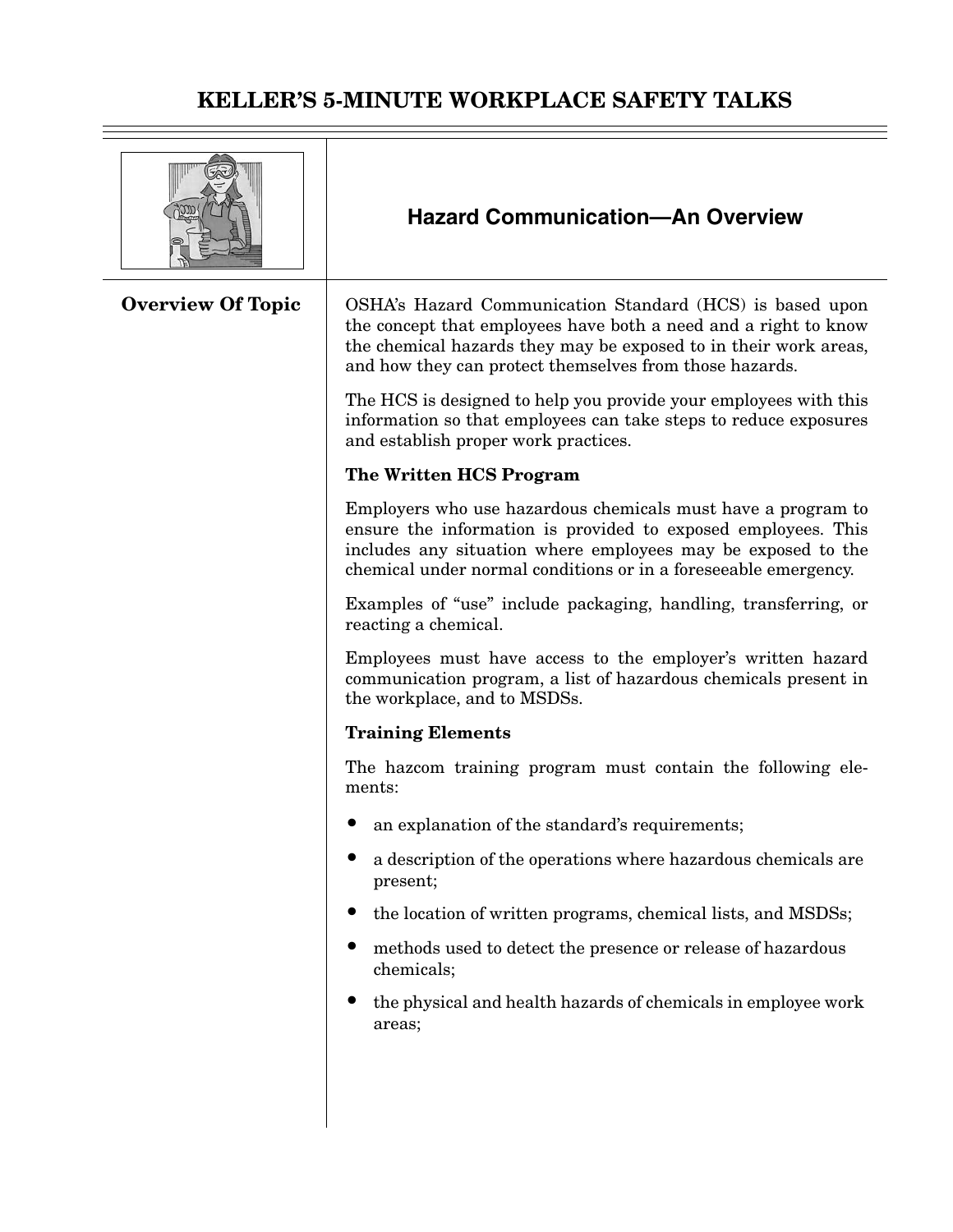|                      | measures employees can take to protect themselves from the<br>hazards, including work practices, emergency procedures, and<br>PPE; and                                                                                                                                                                                                           |
|----------------------|--------------------------------------------------------------------------------------------------------------------------------------------------------------------------------------------------------------------------------------------------------------------------------------------------------------------------------------------------|
|                      | • details of your written haze om program, including an explana-<br>tion of labels and MSDSs.                                                                                                                                                                                                                                                    |
|                      | There are generally two types of chemical hazards: physical haz-<br>ards and health hazards. A chemical can have both physical and<br>health hazards.                                                                                                                                                                                            |
|                      | Chemicals that present physical hazards can include flammable liq-<br>uids or solids, combustible liquids or solids, combustible liquids,<br>compressed gases, explosives, organic peroxides, oxidizers, pyro-<br>phoric materials, unstable materials, and water-reactive materials.                                                            |
|                      | The types of health hazards include: irritants, corrosives, toxic<br>agents, sensitizers, carcinogens, reproductive toxins, and organ-<br>specific agents. Health hazards can be acute (immediate or short-<br>term) or chronic (long-term), and a chemical can have both acute<br>and chronic health hazards.                                   |
|                      | In the workplace, each container must be labeled, tagged, or marked<br>with the identity of the hazardous chemical and the appropriate haz-<br>ard warning. The only exception is "portable containers" used to<br>transport hazardous chemicals when the chemical is used only by the<br>employee who performs the transfer on that work shift. |
| <b>Training Tips</b> | Review 29 CFR 1910.1200.                                                                                                                                                                                                                                                                                                                         |
|                      | Using the employee handout, review the requirements of<br>§1910.1200. Show samples of the workplace hazard labeling sys-<br>tem used. Use a sample MSDS to explain what information is<br>available on the MSDS and where employees can find MSDSs in<br>their work areas.                                                                       |
|                      | Tell employees which jobs involved hazardous chemicals.                                                                                                                                                                                                                                                                                          |
|                      | Take a tour of the workplace to show employees where they can<br>access a copy of the written hazeom program and MSDSs.                                                                                                                                                                                                                          |
|                      | <b>Where To Go For More Information</b>                                                                                                                                                                                                                                                                                                          |
|                      | 29 CFR 1910.1200-Chemical Hazard communication.                                                                                                                                                                                                                                                                                                  |
|                      | Sample MSDS and workplace container labels used in your work-<br>place.                                                                                                                                                                                                                                                                          |
|                      | Your company's written hazard communication program.                                                                                                                                                                                                                                                                                             |
|                      |                                                                                                                                                                                                                                                                                                                                                  |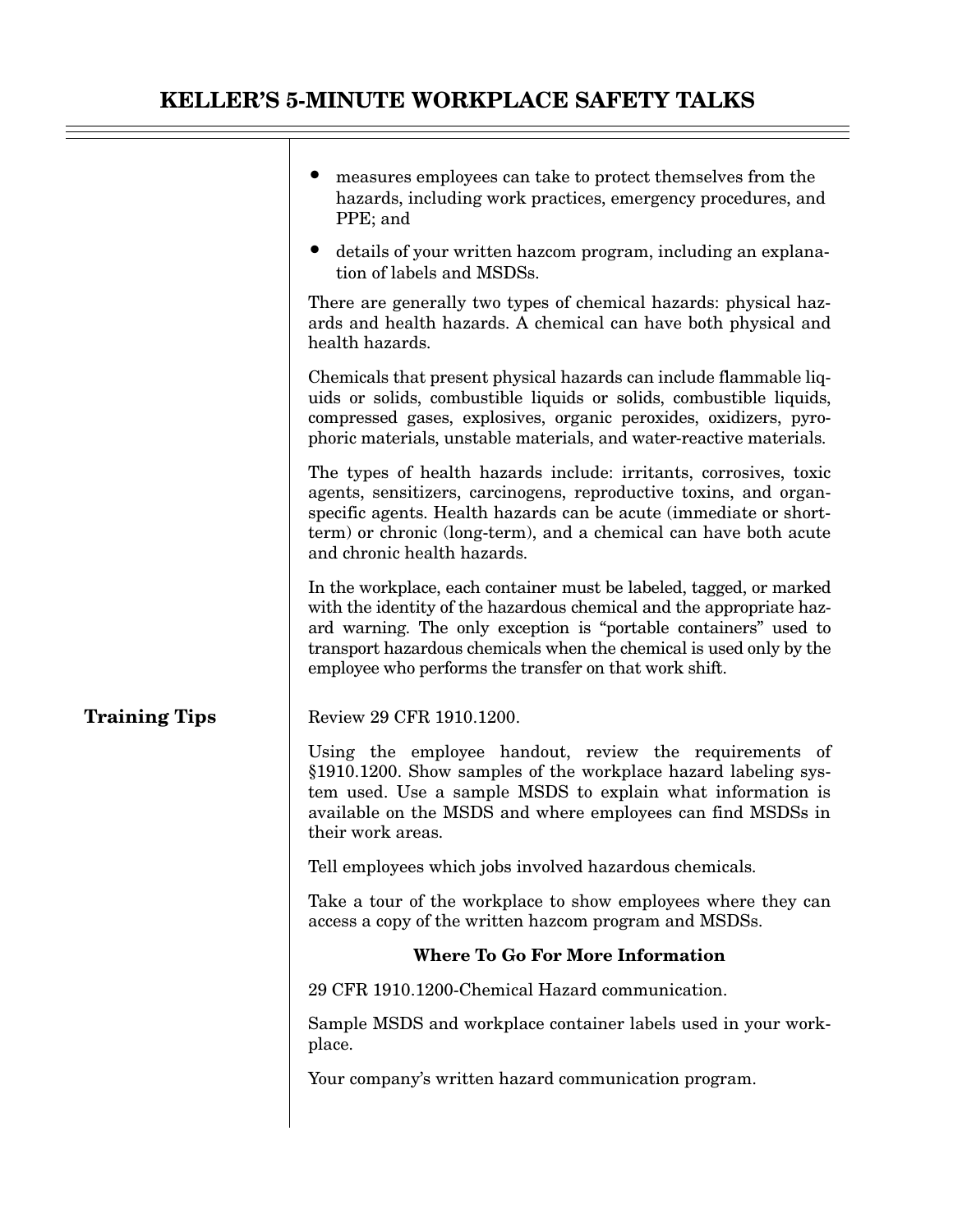### **Hazard Communication—An Overview**

#### **Overview**

OSHA's Hazard Communication Standard (HCS) is based upon the concept that employees have both a need and a right to know the chemical hazards they may be exposed to in their work areas, and how they can protect themselves from those hazards.

#### **What must the employer do?**

Employers must:

- Keep a list of hazardous chemicals in the workplace,
- Prepare and follow a written hazcom program,
- Make sure all chemical containers are properly labeled,
- Make sure material safety data sheets (MSDSs) are available to employees, and
- Provide training to employees.



#### **What are chemical hazards?**

There are two general types of chemical hazards:

- Physical hazards, such as flammable or combustible materials, compressed gases, explosives, organic peroxides, oxidizers, pyrophoric materials, unstable materials, and water-reactive materials; and
- Health hazards, such as irritants, corrosives, toxins, sensitizers, carcinogens, reproductive toxins, and organ-specific agents. Health hazards can be immediate or short-term (acute) or long-term (chronic).

#### **What must be on a label?**

In-plant hazcom labels must include:

- the identity of the material in the container, and
- appropriate hazard warnings, which can be words, pictures, symbols, or a combination.